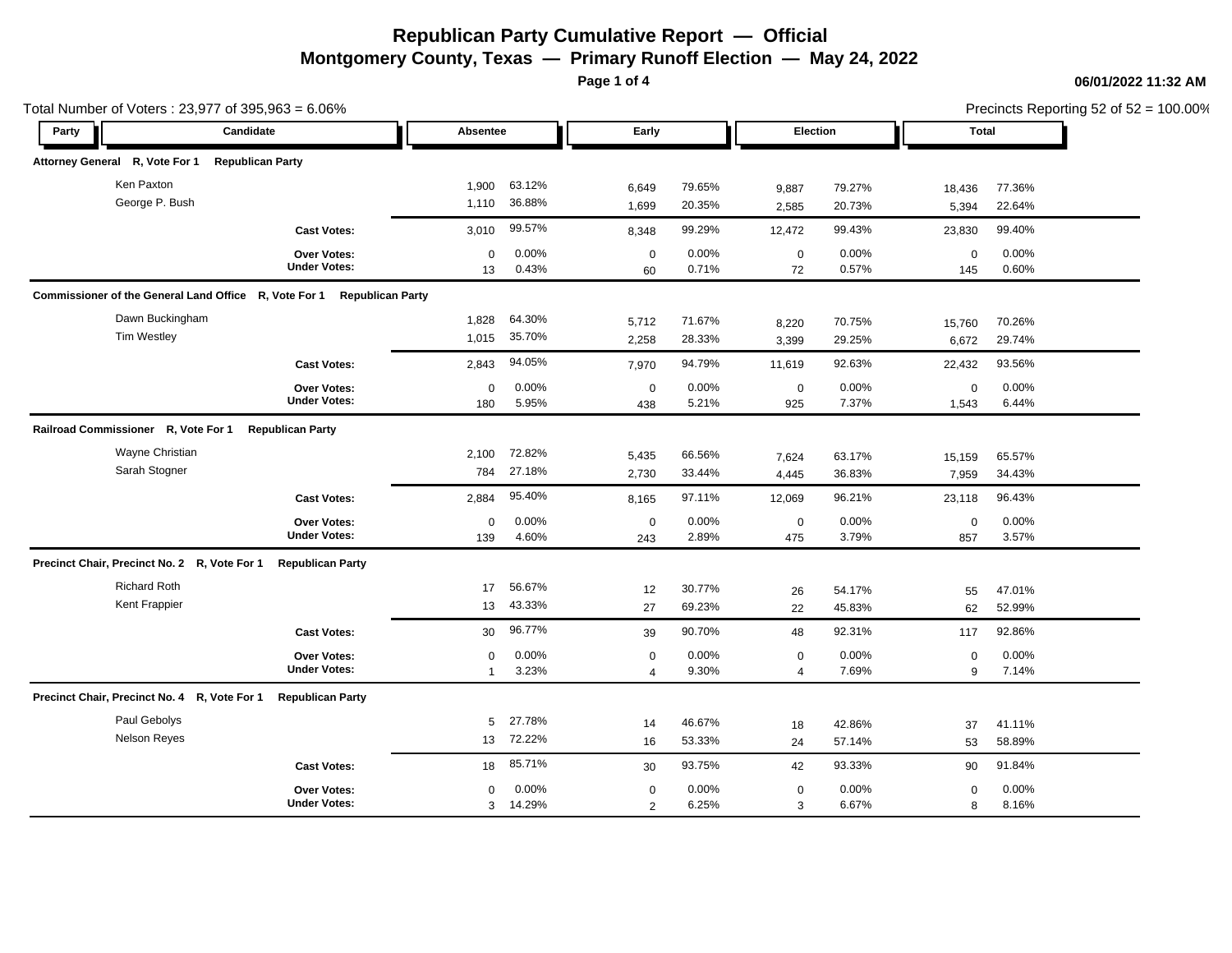**Page 2 of 4**

| Total Number of Voters: 23,977 of 395,963 = 6.06% |  |                         |                |            |                |         |                |        |                | Precincts Reporting 52 of 52 = 100.00% |  |
|---------------------------------------------------|--|-------------------------|----------------|------------|----------------|---------|----------------|--------|----------------|----------------------------------------|--|
| Candidate<br>Party                                |  |                         | Absentee       |            | Early          |         | Election       |        | Total          |                                        |  |
| Precinct Chair, Precinct No. 11 R, Vote For 1     |  | <b>Republican Party</b> |                |            |                |         |                |        |                |                                        |  |
| Dawn McMinn                                       |  |                         | $\overline{2}$ | 28.57%     | $\overline{4}$ | 8.89%   | 19             | 25.00% | 25             | 19.53%                                 |  |
| Mark Callahan                                     |  |                         | 4              | 57.14%     | $\sqrt{5}$     | 11.11%  | 4              | 5.26%  | 13             | 10.16%                                 |  |
| Marliese' Stripling                               |  |                         | $\mathbf{1}$   | 14.29%     | 36             | 80.00%  | 53             | 69.74% | 90             | 70.31%                                 |  |
|                                                   |  | <b>Cast Votes:</b>      |                | 7 100.00%  | 45             | 100.00% | 76             | 98.70% | 128            | 99.22%                                 |  |
|                                                   |  | Over Votes:             | $\mathbf 0$    | 0.00%      | $\mathbf 0$    | 0.00%   | $\mathbf 0$    | 0.00%  | $\mathbf 0$    | 0.00%                                  |  |
|                                                   |  | <b>Under Votes:</b>     | $\mathbf 0$    | 0.00%      | $\Omega$       | 0.00%   | $\mathbf{1}$   | 1.30%  | $\overline{1}$ | 0.78%                                  |  |
| Precinct Chair, Precinct No. 13 R, Vote For 1     |  | <b>Republican Party</b> |                |            |                |         |                |        |                |                                        |  |
| Laurie Clifton                                    |  |                         | 21             | 53.85%     | 212            | 74.91%  | 123            | 66.13% | 356            | 70.08%                                 |  |
| Danny Stevens                                     |  |                         | 8              | 20.51%     | 28             | 9.89%   | 26             | 13.98% | 62             | 12.20%                                 |  |
| <b>Matt Wells</b>                                 |  |                         | 10             | 25.64%     | 43             | 15.19%  | 37             | 19.89% | 90             | 17.72%                                 |  |
|                                                   |  | <b>Cast Votes:</b>      | 39             | 92.86%     | 283            | 94.33%  | 186            | 95.88% | 508            | 94.78%                                 |  |
|                                                   |  | Over Votes:             | 0              | 0.00%      | $\mathbf 0$    | 0.00%   | $\mathbf 0$    | 0.00%  | $\mathbf 0$    | 0.00%                                  |  |
|                                                   |  | <b>Under Votes:</b>     | 3              | 7.14%      | 17             | 5.67%   | 8              | 4.12%  | 28             | 5.22%                                  |  |
| Precinct Chair, Precinct No. 29 R, Vote For 1     |  | <b>Republican Party</b> |                |            |                |         |                |        |                |                                        |  |
| Keith R. Grant                                    |  |                         | 5              | 38.46%     | 44             | 21.89%  | 53             | 31.93% | 102            | 26.84%                                 |  |
| Linda Stuckey                                     |  |                         | 8              | 61.54%     | 157            | 78.11%  | 113            | 68.07% | 278            | 73.16%                                 |  |
|                                                   |  | <b>Cast Votes:</b>      | 13             | 86.67%     | 201            | 97.57%  | 166            | 97.08% | 380            | 96.94%                                 |  |
|                                                   |  | Over Votes:             | $\mathbf 0$    | 0.00%      | $\mathbf 0$    | 0.00%   | $\mathbf 0$    | 0.00%  | $\mathbf 0$    | 0.00%                                  |  |
|                                                   |  | <b>Under Votes:</b>     |                | 2 13.33%   | 5              | 2.43%   | 5              | 2.92%  | 12             | 3.06%                                  |  |
| Precinct Chair, Precinct No. 41 R, Vote For 1     |  | <b>Republican Party</b> |                |            |                |         |                |        |                |                                        |  |
| Johnny Nail                                       |  |                         | 9              | 39.13%     | 25             | 33.33%  | 21             | 20.59% | 55             | 27.50%                                 |  |
| Wayne Long                                        |  |                         | 14             | 60.87%     | 50             | 66.67%  | 81             | 79.41% | 145            | 72.50%                                 |  |
|                                                   |  | <b>Cast Votes:</b>      |                | 23 100.00% | 75             | 93.75%  | 102            | 89.47% | 200            | 92.17%                                 |  |
|                                                   |  | <b>Over Votes:</b>      | 0              | 0.00%      | $\mathbf 0$    | 0.00%   | $\mathbf 0$    | 0.00%  | $\mathbf 0$    | 0.00%                                  |  |
|                                                   |  | <b>Under Votes:</b>     | $\mathbf 0$    | 0.00%      | 5              | 6.25%   | 12             | 10.53% | 17             | 7.83%                                  |  |
| Precinct Chair, Precinct No.74 R, Vote For 1      |  | <b>Republican Party</b> |                |            |                |         |                |        |                |                                        |  |
| Kenny Martin                                      |  |                         | 5              | 55.56%     | 21             | 33.33%  | 52             | 40.00% | 78             | 38.61%                                 |  |
| <b>Ginger Russell</b>                             |  |                         | 4              | 44.44%     | 42             | 66.67%  | 78             | 60.00% | 124            | 61.39%                                 |  |
|                                                   |  | <b>Cast Votes:</b>      |                | 9 100.00%  | 63             | 96.92%  | 130            | 98.48% | 202            | 98.06%                                 |  |
|                                                   |  | <b>Over Votes:</b>      | $\mathbf 0$    | 0.00%      | $\mathbf 0$    | 0.00%   | $\mathbf 0$    | 0.00%  | $\mathbf 0$    | 0.00%                                  |  |
|                                                   |  | <b>Under Votes:</b>     | $\mathbf 0$    | 0.00%      | $\mathcal{P}$  | 3.08%   | $\overline{2}$ | 1.52%  | $\overline{4}$ | 1.94%                                  |  |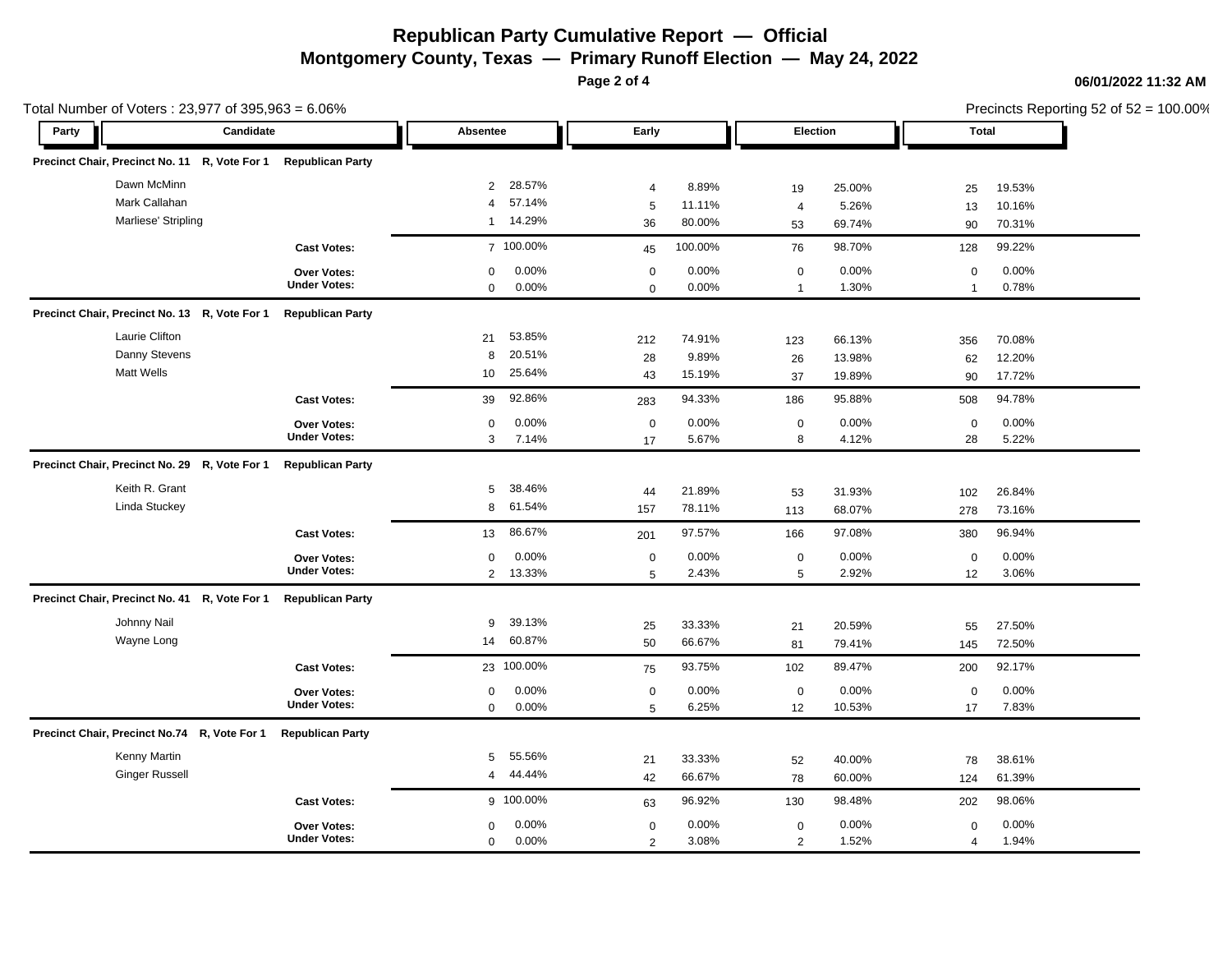**Page 3 of 4**

| Total Number of Voters: 23,977 of 395,963 = 6.06% |                         |                |            |             |        |                |                 | Precincts Reporting 52 of 52 = 100.00% |        |  |
|---------------------------------------------------|-------------------------|----------------|------------|-------------|--------|----------------|-----------------|----------------------------------------|--------|--|
| Candidate<br>Party                                |                         | Absentee       |            | Early       |        |                | <b>Election</b> |                                        | Total  |  |
| Precinct Chair, Precinct No. 86 R, Vote For 1     | <b>Republican Party</b> |                |            |             |        |                |                 |                                        |        |  |
| Glenn Speight                                     |                         | 8              | 57.14%     | 26          | 56.52% | 40             | 61.54%          | 74                                     | 59.20% |  |
| Anne Anderson                                     |                         | 6              | 42.86%     | 20          | 43.48% | 25             | 38.46%          | 51                                     | 40.80% |  |
|                                                   | <b>Cast Votes:</b>      |                | 14 100.00% | 46          | 80.70% | 65             | 89.04%          | 125                                    | 86.81% |  |
|                                                   | Over Votes:             | $\mathbf 0$    | 0.00%      | $\mathbf 0$ | 0.00%  | $\mathbf 0$    | 0.00%           | $\mathbf 0$                            | 0.00%  |  |
|                                                   | <b>Under Votes:</b>     | $\mathbf 0$    | 0.00%      | 11          | 19.30% | 8              | 10.96%          | 19                                     | 13.19% |  |
| Precinct Chair, Precinct No. 89 R, Vote For 1     | <b>Republican Party</b> |                |            |             |        |                |                 |                                        |        |  |
| Melinda Olinde                                    |                         | 12             | 44.44%     | 93          | 53.14% | 70             | 48.61%          | 175                                    | 50.58% |  |
| <b>Kristina Ross</b>                              |                         | 15             | 55.56%     | 82          | 46.86% | 74             | 51.39%          | 171                                    | 49.42% |  |
|                                                   | <b>Cast Votes:</b>      | 27             | 90.00%     | 175         | 94.09% | 144            | 88.89%          | 346                                    | 91.53% |  |
|                                                   | <b>Over Votes:</b>      | $\mathbf 0$    | 0.00%      | $\mathbf 0$ | 0.00%  | $\mathbf 0$    | 0.00%           | $\mathbf 0$                            | 0.00%  |  |
|                                                   | <b>Under Votes:</b>     | 3              | 10.00%     | 11          | 5.91%  | 18             | 11.11%          | 32                                     | 8.47%  |  |
| Precinct Chair, Precinct No. 91 R, Vote For 1     | <b>Republican Party</b> |                |            |             |        |                |                 |                                        |        |  |
| Porshea Clare Croft                               |                         | $\overline{1}$ | 7.14%      | 5           | 3.01%  | $\overline{4}$ | 3.42%           | 10                                     | 3.37%  |  |
| Annette Kerr                                      |                         | $\overline{7}$ | 50.00%     | 106         | 63.86% | 61             | 52.14%          | 174                                    | 58.59% |  |
| <b>Mark Furber</b>                                |                         | 6              | 42.86%     | 55          | 33.13% | 52             | 44.44%          | 113                                    | 38.05% |  |
|                                                   | <b>Cast Votes:</b>      |                | 14 100.00% | 166         | 93.26% | 117            | 92.13%          | 297                                    | 93.10% |  |
|                                                   | <b>Over Votes:</b>      | $\mathbf 0$    | 0.00%      | $\mathbf 0$ | 0.00%  | $\mathbf 0$    | 0.00%           | $\mathbf 0$                            | 0.00%  |  |
|                                                   | <b>Under Votes:</b>     | $\mathbf 0$    | 0.00%      | 12          | 6.74%  | 10             | 7.87%           | 22                                     | 6.90%  |  |
| Precinct Chair, Precinct No. 97 R, Vote For 1     | <b>Republican Party</b> |                |            |             |        |                |                 |                                        |        |  |
| Kimberly Weber                                    |                         | 11             | 68.75%     | 112         | 54.63% | 109            | 58.92%          | 232                                    | 57.14% |  |
| Jim Schaferling Jr.                               |                         | 5              | 31.25%     | 93          | 45.37% | 76             | 41.08%          | 174                                    | 42.86% |  |
|                                                   | <b>Cast Votes:</b>      | 16             | 88.89%     | 205         | 94.91% | 185            | 94.87%          | 406                                    | 94.64% |  |
|                                                   | <b>Over Votes:</b>      | $\mathbf 0$    | 0.00%      | $\mathbf 0$ | 0.00%  | $\mathbf 0$    | $0.00\%$        | $\mathbf 0$                            | 0.00%  |  |
|                                                   | <b>Under Votes:</b>     | $\overline{2}$ | 11.11%     | 11          | 5.09%  | 10             | 5.13%           | 23                                     | 5.36%  |  |
| Precinct Chair, Precinct No. 99 R, Vote For 1     | <b>Republican Party</b> |                |            |             |        |                |                 |                                        |        |  |
| Chris Crawford                                    |                         | 11             | 44.00%     | 45          | 32.37% | 58             | 23.67%          | 114                                    | 27.87% |  |
| Suzanne M. Rapattoni                              |                         | 14             | 56.00%     | 94          | 67.63% | 187            | 76.33%          | 295                                    | 72.13% |  |
|                                                   | <b>Cast Votes:</b>      | 25             | 75.76%     | 139         | 95.86% | 245            | 96.84%          | 409                                    | 94.90% |  |
|                                                   | <b>Over Votes:</b>      | $\mathbf 0$    | 0.00%      | $\mathbf 0$ | 0.00%  | $\mathbf 0$    | $0.00\%$        | $\mathbf 0$                            | 0.00%  |  |
|                                                   | <b>Under Votes:</b>     |                | 8 24.24%   | 6           | 4.14%  | 8              | 3.16%           | 22                                     | 5.10%  |  |